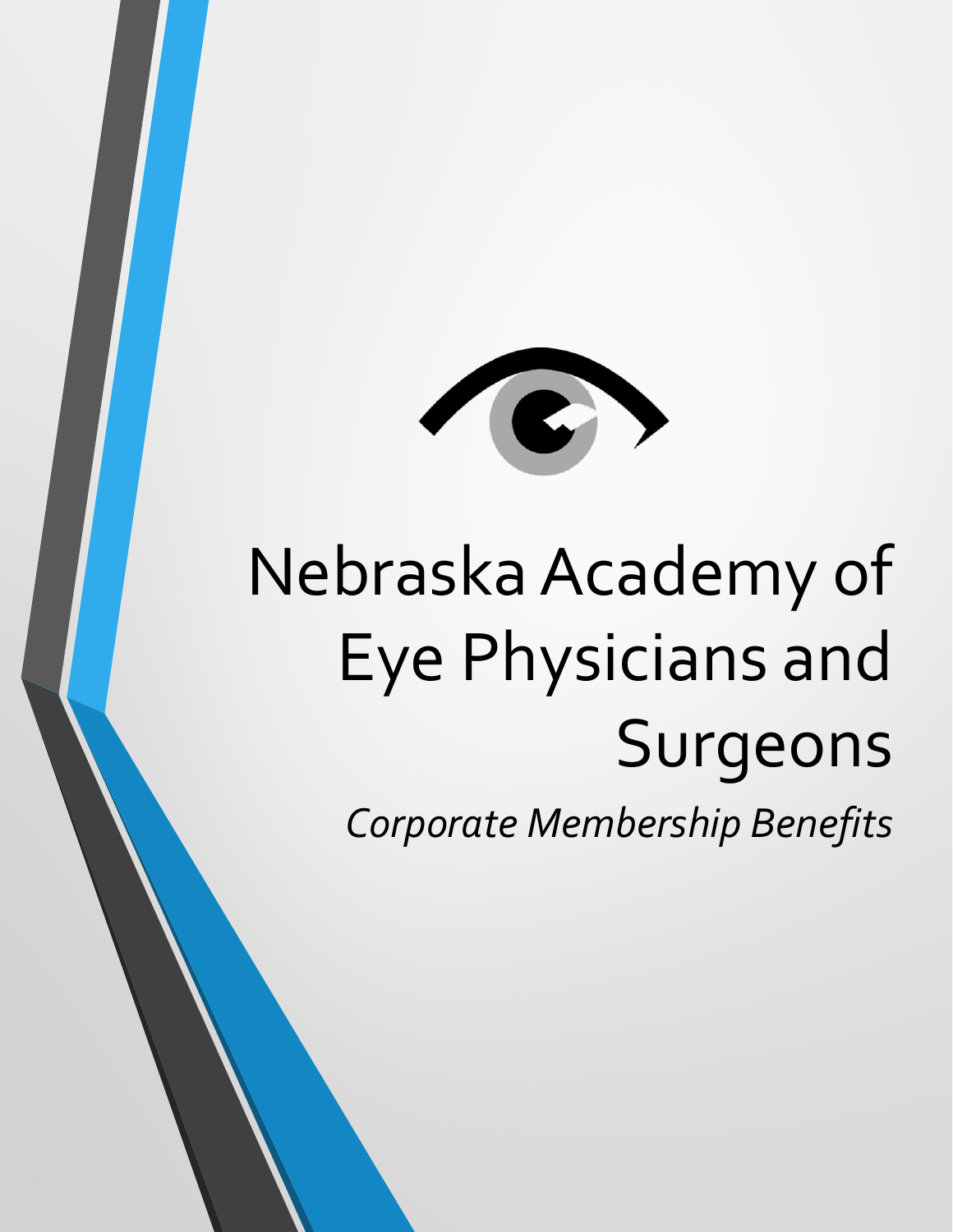

Nebraska Academy of **Eye Physicians and Surgeons** 

[insert date]

To whom it may concern:

The Nebraska Academy of Eye Physicians and Surgeon (NAEPS) would like to invite [insert company name] to join its corporate membership program. There are many benefits you will receive from joining as a corporate member. NAEPS' goals are to provide educational activities through a coordinated approach that develops and enhances the knowledge, skills, and performance of physicians in order to positively impact healthcare outcomes. NAEPS is proud to represent over 80 individual physician-members and close to 70% of all Nebraska ophthalmologists. NAEPS is proud to be a key organization that ophthalmology professionals rely on for education and support in the rapidly changing healthcare climate.

NAEPS would like to offer [insert company name] the opportunity to participate in our new annual corporate membership program. There are two different levels of corporate membership available:

- A Silver Membership valued at \$7,500 per 12-month cycle. Only six (6) Silver Corporate Memberships available per calendar year.
- A Gold Membership valued at \$10,000 per 12-month cycle. Only four (4) Gold Corporate Memberships available per calendar year.

Please review the "Levels of Corporate Membership" page for additional details about the benefits your company is entitled to with each tier.

With your participation, NAEPS can focus on carrying out its mission and help improve eyecare for all Nebraskans. We are hopeful you will recognize the benefits of becoming a corporate member of NAEPS. Thank you for your consideration and I look forward to hearing from you.

Sincerely,

his chilla

Carmen Chinchilla Executive Director Nebraska Academy of Eye Physicians and Surgeons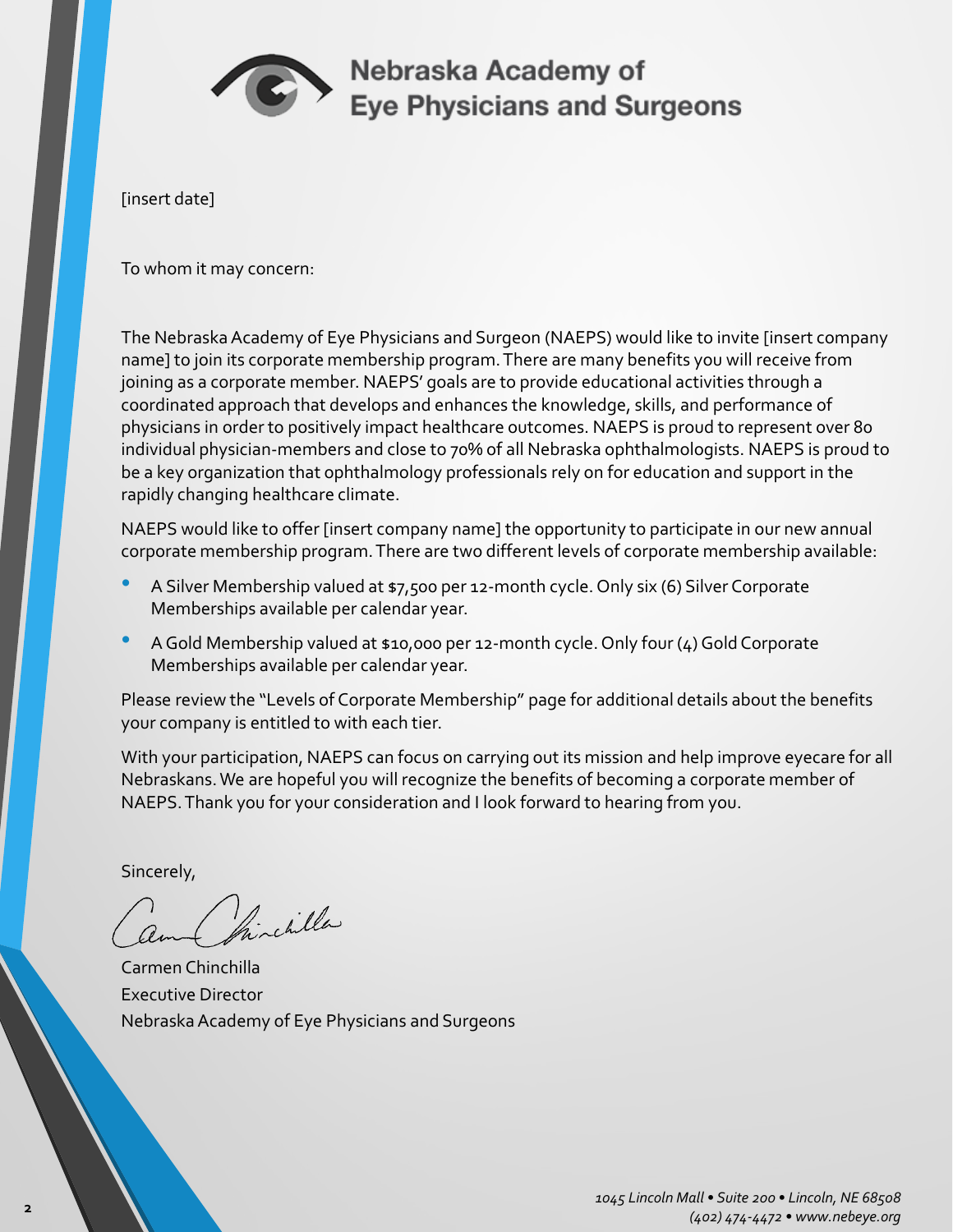# Nebraska Academy of **Eye Physicians and Surgeons**

# **Your Corporate Membership allows you to:**

- Help NAEPS achieve its goals and objectives
- Be part of a key organization that local ophthalmology professionals rely on for education and information regarding ophthalmology practice issues.

# *GOLD LEVEL- \$10,000 SILVER LEVEL- \$7,500*

# **Participation**

- 1. Annual face-to-face or virtual opportunity with the NAEPS Board of Directors for up to 15 minutes.
- 2. A display table at scheduled face-to-face conferences with guaranteed availability.
- 3. Up to five (5) attendee registrations for scheduled face-to-face conferences.
- 4. Discounted registration fees (50%) for additional registered attendees for face-toface conferences.
- 5. Attendance for your representatives at virtual conferences *(when applicable).*

# **Visibility**

- 6. Opportunity to post your FDA approvals and new indications on the NAEPS website's "New Drugs/Therapies" page.
- 7. Recognition as a "Gold Member" on the NAEPS website. Company logo will be hyperlinked back to your organization.
- 8. Recognition as a "Gold Member" on conference materials and signage, including:
	- Networking reception at annual meeting.
	- Full-page ad in meeting program and/or registration packet handout.
	- One (1) approved mailer to NAEPS membership & meeting attendees.
	- Organization description on event webpage (up to 150 words).

### **Exclusive for Gold Level Members**

Opportunity to provide one (1) non-branded webinar to NAEPS members during the year. NAEPS will promote event to members. Content is developed by Corporate Member.

### **Additional Information:**

# **Participation**

- 1. Annual face-to-face or virtual opportunity with the NAEPS Board of Directors for up to 10 minutes.
- 2. A display table at scheduled face-to-face conferences with guaranteed availability.
- 3. Up to four (4) attendee registrations for scheduled face-to-face conferences.
- 4. Discounted registration fees (25%) for additional registered attendees for face-toface conferences.
- 5. Attendance for your representatives at virtual conferences *(when applicable).*

# **Visibility**

- **6.** Opportunity to post your FDA approvals and new indications on the NAEPS website's "New Drugs/Therapies" page.
- 7. Recognition as a "Silver Member" on the NAEPS website. Company logo will be hyperlinked back to your organization.
- 8. Recognition as a "Silver Member" on conference materials and signage, including:
	- Full-page ad in meeting program and/or registration packet handout.
	- Organization description on event webpage (up to 125 words).

- Corporate membership does not quarantee your organization will be able to participate in any of the NAEPS events. It is your organization's responsibility to contact the exhibit coordinator in a timely manner
- Corporate membership status for a company does not provide quarantee or condition of purchase to use the company's products.
- The corporate membership benefits outlined are based on the current state of the pandemic. Suitable changes will be made in order to conduct events in a safe manner.
- Corporate educational activities are developed by each respective corporation. NAEPS does not recommend or endorse any specific product that may be mentioned or referenced in the program.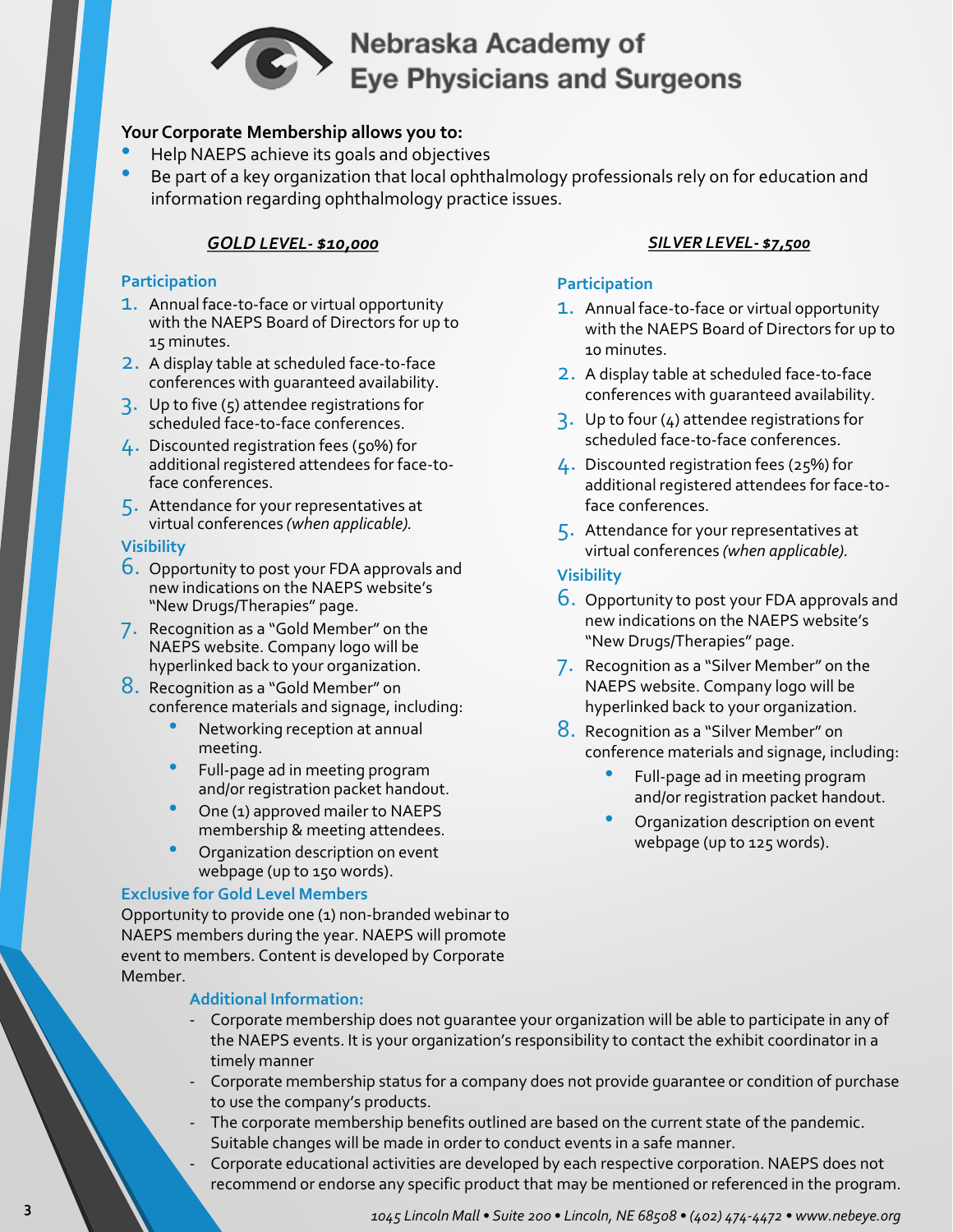

Nebraska Academy of<br>Eye Physicians and Surgeons

|  |  | 2021 Application for Corporate Membership |  |
|--|--|-------------------------------------------|--|
|  |  |                                           |  |

| <b>Corporation Name:</b>                         |      |  |  |  |  |  |
|--------------------------------------------------|------|--|--|--|--|--|
|                                                  |      |  |  |  |  |  |
| ) Silver (\$7,500)                               |      |  |  |  |  |  |
| Contact name at corporate office (if applicable) |      |  |  |  |  |  |
|                                                  |      |  |  |  |  |  |
| State:                                           | ZIP: |  |  |  |  |  |
| Fax:                                             |      |  |  |  |  |  |
| Website:                                         |      |  |  |  |  |  |
|                                                  |      |  |  |  |  |  |
|                                                  |      |  |  |  |  |  |
| <b>Representative Name:</b>                      |      |  |  |  |  |  |
|                                                  |      |  |  |  |  |  |
| State:                                           | ZIP: |  |  |  |  |  |
| Email:                                           |      |  |  |  |  |  |
|                                                  |      |  |  |  |  |  |
|                                                  |      |  |  |  |  |  |

**Signature of Applicant:**  $\qquad \qquad$  **Date:** Date: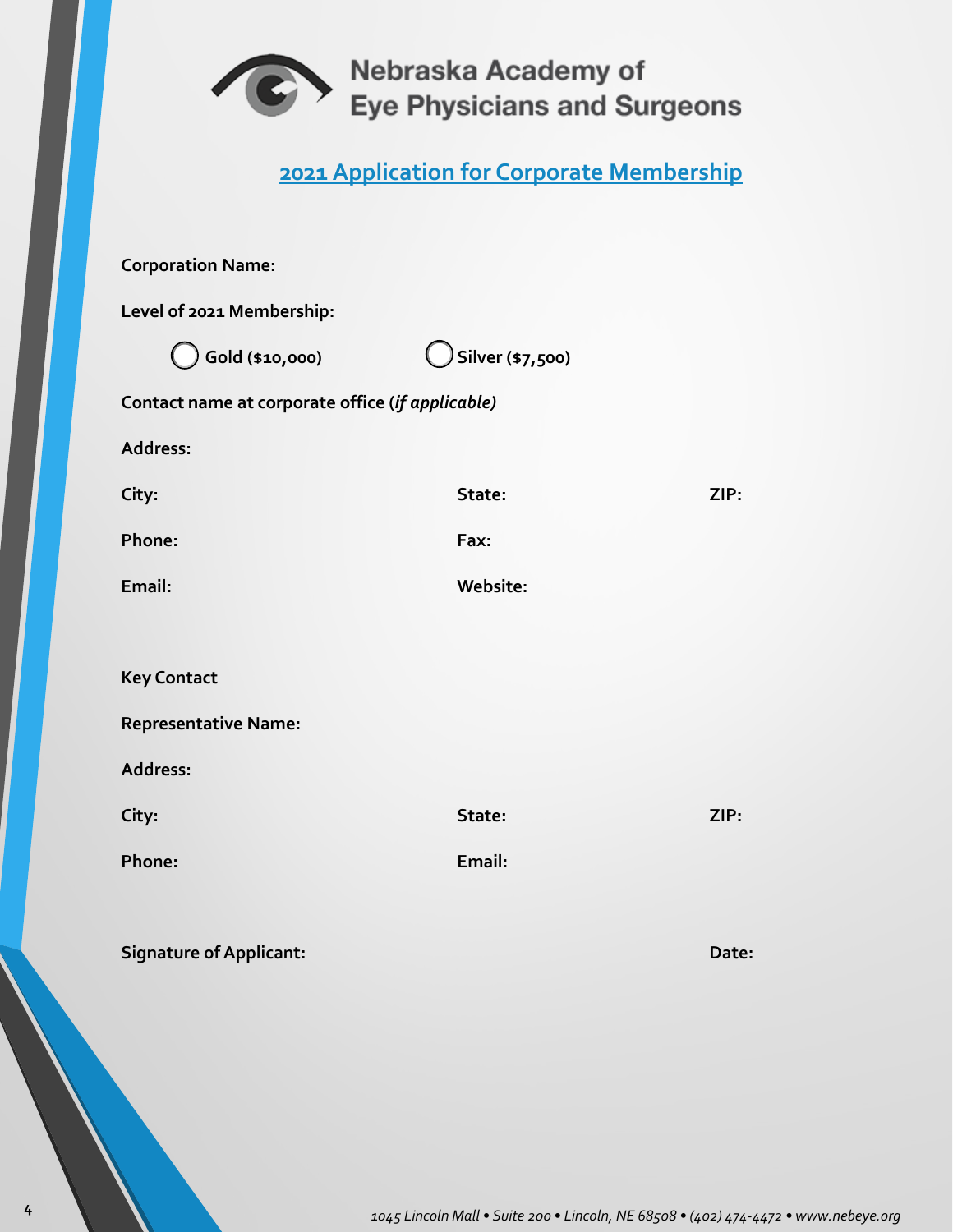

# Nebraska Academy of Eye Physicians and Surgeons

# **2021 Application for Corporate Membership** (continued)

**Please email a JPEG or PNG image of your company logo to: [carmencg@nebmed.org](mailto:carmencg@nebmed.org).**

**NAEPS Tax ID#: 47-0630498**

**Please return completed application and dues to: Nebraska Academy of Eye Physicians and Surgeons c/o Nebraska Medical Association 1045 Lincoln Mall, Suite 200 Lincoln, NE 68508**

**Or email documents to Carmen Chinchilla at [carmencg@nebmed.org](mailto:carmencg@nebmed.org).**

**Additional Company representatives may be listed below:**

**1. Corporate Representative Name:**

**Email Address:**

**Phone:** 

**2. Corporate Representative Name:**

**Email Address:**

**Phone:** 

**3. Corporate Representative Name:**

**Email Address:**

**Phone:** 

**4. Corporate Representative Name:**

**Email Address:**

**Phone:**